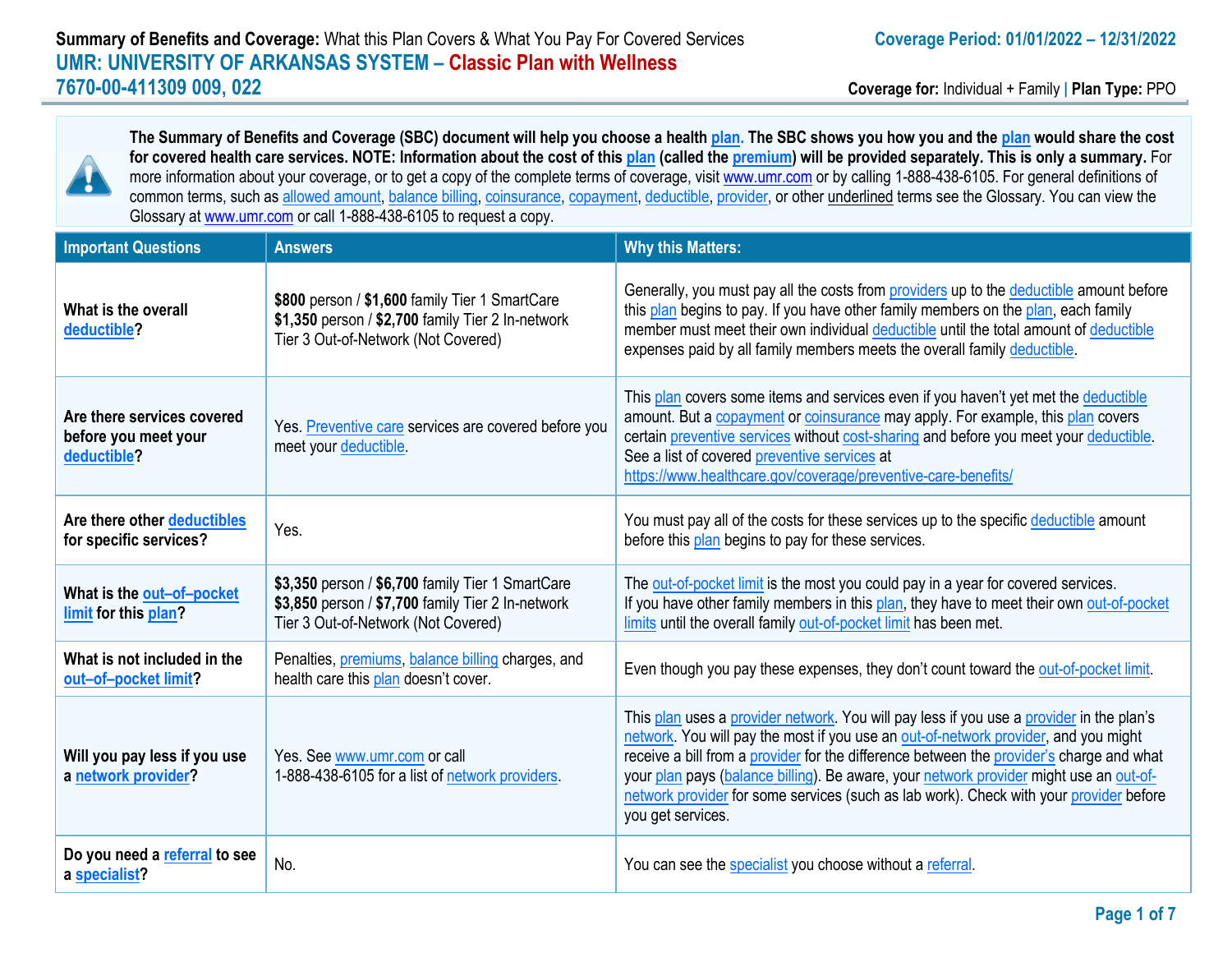

 $\overline{\phantom{a}}$ 

All copayment and coinsurance costs shown in this chart are after your deductible has been met, if a deductible applies.

| <b>Common</b>                                                   |                                                     |                                          | <b>Limitations, Exceptions, &amp; Other</b> |                                 |                                                                                                                                                                         |
|-----------------------------------------------------------------|-----------------------------------------------------|------------------------------------------|---------------------------------------------|---------------------------------|-------------------------------------------------------------------------------------------------------------------------------------------------------------------------|
| <b>Medical Event</b>                                            | <b>Services You May Need</b>                        | <b>Tier 1</b><br><b>SmartCare</b>        | <b>Tier 2</b><br>In-network                 | Tier 3<br><b>Out-of-network</b> | <b>Important Information</b>                                                                                                                                            |
| If you visit a<br>health care<br>provider's<br>office or clinic | Primary care visit to treat an<br>injury or illness | \$20 Copay per visit                     | \$35 Copay per visit                        | Not covered                     | None                                                                                                                                                                    |
|                                                                 | <b>Specialist visit</b>                             | \$40 Copay per visit                     | \$55 Copay per visit                        | Not covered                     | None                                                                                                                                                                    |
|                                                                 | Preventive care/screening/<br>immunization          | No charge;<br><b>Deductible Waived</b>   | No charge;<br>Deductible Waived             | Not covered                     | You may have to pay for services that<br>aren't preventive. Ask your provider if<br>the services you need are preventive.<br>Then check what your plan will pay<br>for. |
| If you have a<br>test                                           | (x-ray, blood work)                                 | 20% Coinsurance                          | 25% Coinsurance                             | Not covered                     | None                                                                                                                                                                    |
|                                                                 | Imaging<br>(CT/PET scans, MRIs)                     | \$75 Copay per visit;<br>20% Coinsurance | \$150 Copay per visit;<br>25% Coinsurance   | Not covered                     | Preauthorization is required. If you<br>don't get preauthorization, benefits<br>could be reduced by \$250 of the total<br>cost of the service.                          |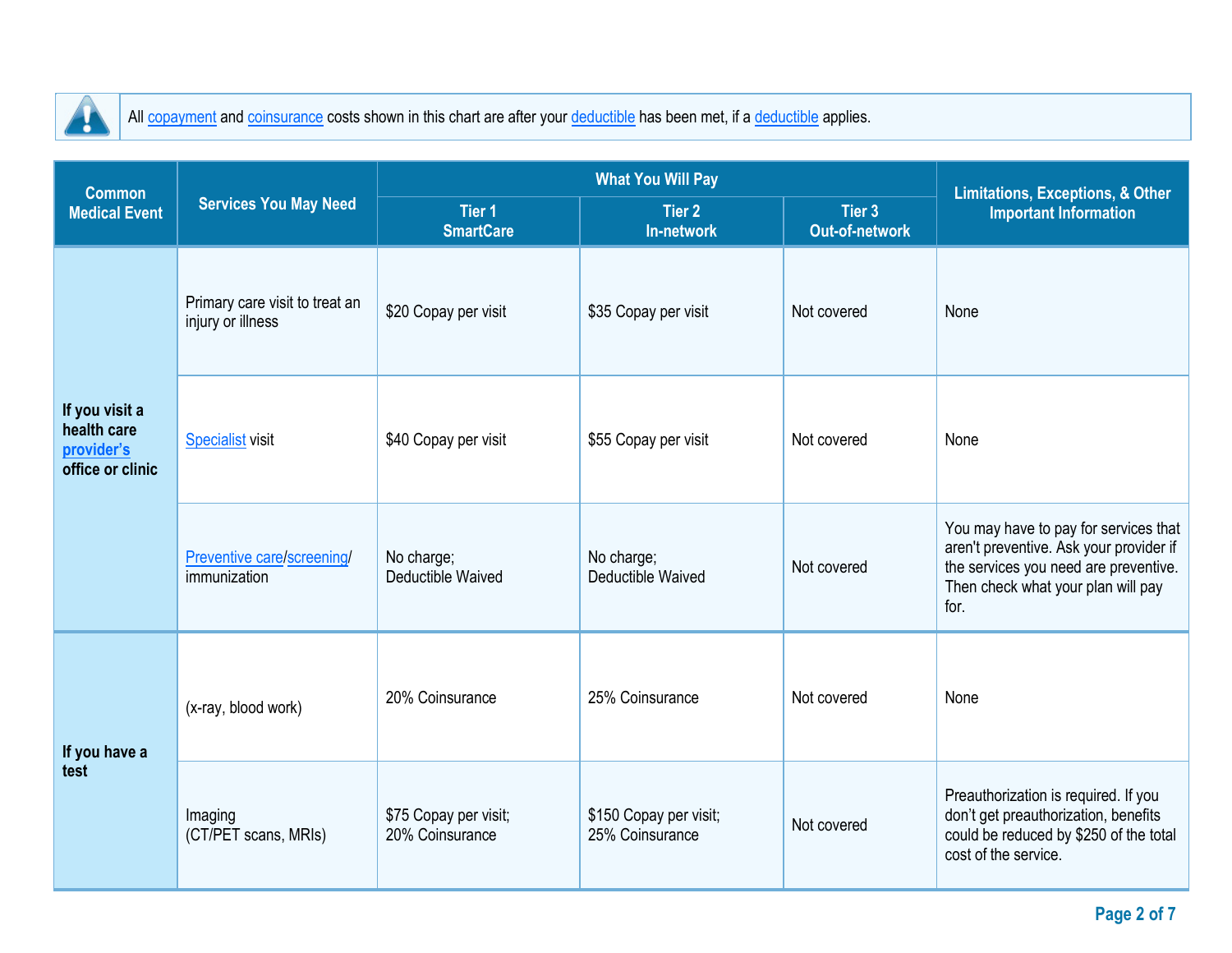| <b>Common</b>                                                                                                                                                                                                               |                                                      |                                                              | <b>Limitations, Exceptions, &amp; Other</b>                  |                                                     |                                                                                                                                                       |  |
|-----------------------------------------------------------------------------------------------------------------------------------------------------------------------------------------------------------------------------|------------------------------------------------------|--------------------------------------------------------------|--------------------------------------------------------------|-----------------------------------------------------|-------------------------------------------------------------------------------------------------------------------------------------------------------|--|
| <b>Medical Event</b>                                                                                                                                                                                                        | <b>Services You May Need</b>                         | Tier <sub>1</sub><br><b>SmartCare</b>                        | <b>Tier 2</b><br>In-network                                  | Tier 3<br><b>Out-of-network</b>                     | <b>Important Information</b>                                                                                                                          |  |
| If you need<br>drugs to treat<br>your illness or<br>condition.                                                                                                                                                              | Generic drugs (Tier 1)                               | \$18 Retail/Mail; one<br>Copayment for each 30-day<br>supply | \$18 Retail/Mail; one<br>Copayment for each 30-day<br>supply | \$21.50 Retail                                      | Some drugs require Prior<br>Authorization and others require Step<br>Therapy or have quantity limits.                                                 |  |
| More information<br>about<br>prescription drug<br>coverage is<br>available at<br>www.medimpact<br>.com<br>\$1,700 OOP<br>Max Individual<br>\$3,400 OOP<br><b>Max Family</b><br>(Separate from<br><b>Medical OOP</b><br>Max) | Preferred brand drugs<br>(Tier 2)                    | \$62 Retail/Mail; one<br>Copayment for each 30-day<br>supply | \$62 Retail/Mail; one<br>Copayment for each 30-day<br>supply | \$65.50 Retail                                      | Reference Based Pricing applies to<br>some drugs. Please refer to your<br>"Prescription Drug Program Summary<br>of Benefits". Mail order up to 90-day |  |
|                                                                                                                                                                                                                             | Non-preferred brand drugs<br>(Tier 3)                | \$97 Retail/Mail; one<br>Copayment for each 30-day<br>supply | \$97 Retail/Mail; one<br>Copayment for each 30-day<br>supply | \$100.50 Retail                                     | supply on maintenance medicines.<br>Specialty drugs applicable<br>Copayment applies.<br>OOP max does not include costs for                            |  |
|                                                                                                                                                                                                                             | <b>Specialty drugs</b>                               | \$18 Tier 1<br>\$62 Tier 2<br>\$97 Tier 3                    | \$18 Tier 1<br>\$62 Tier 2<br>\$97 Tier 3                    | \$21.50 Tier 1<br>\$65.50 Tier 2<br>\$100.50 Tier 3 | excluded or non-covered medications<br>or devices. Non covered medications<br>do not go to the Rx Max OOP<br>expense.                                 |  |
| If you have<br>outpatient<br>surgery                                                                                                                                                                                        | Facility fee<br>(e.g., ambulatory surgery<br>center) | 20% Coinsurance                                              | \$160 Copay per visit;<br>25% Coinsurance                    | Not covered                                         | Preauthorization is required. If you<br>don't get preauthorization, benefits<br>could be reduced by \$250 of the total<br>cost of the service.        |  |
|                                                                                                                                                                                                                             | Physician/surgeon fees                               | 20% Coinsurance                                              | 25% Coinsurance                                              | Not covered                                         |                                                                                                                                                       |  |
| If you need<br>immediate<br>medical<br>attention                                                                                                                                                                            | <b>Emergency room care</b>                           | \$350 Copay per visit;<br>25% Coinsurance                    | \$350 Copay per visit;<br>25% Coinsurance                    | \$350 Copay per visit;<br>25% Coinsurance           | Tier 2 deductible applies to Tier 3<br>benefits; Copay may be waived if<br>admitted                                                                   |  |
|                                                                                                                                                                                                                             | <b>Emergency medical</b><br>transportation           | \$100 Copay per trip;<br>Deductible Waived                   | \$100 Copay per trip;<br>Deductible Waived                   | \$100 Copay per trip;<br>Deductible Waived          | Copay may be waived if admitted;<br>\$35,000 Maximum benefit per<br>occurrence air ambulance                                                          |  |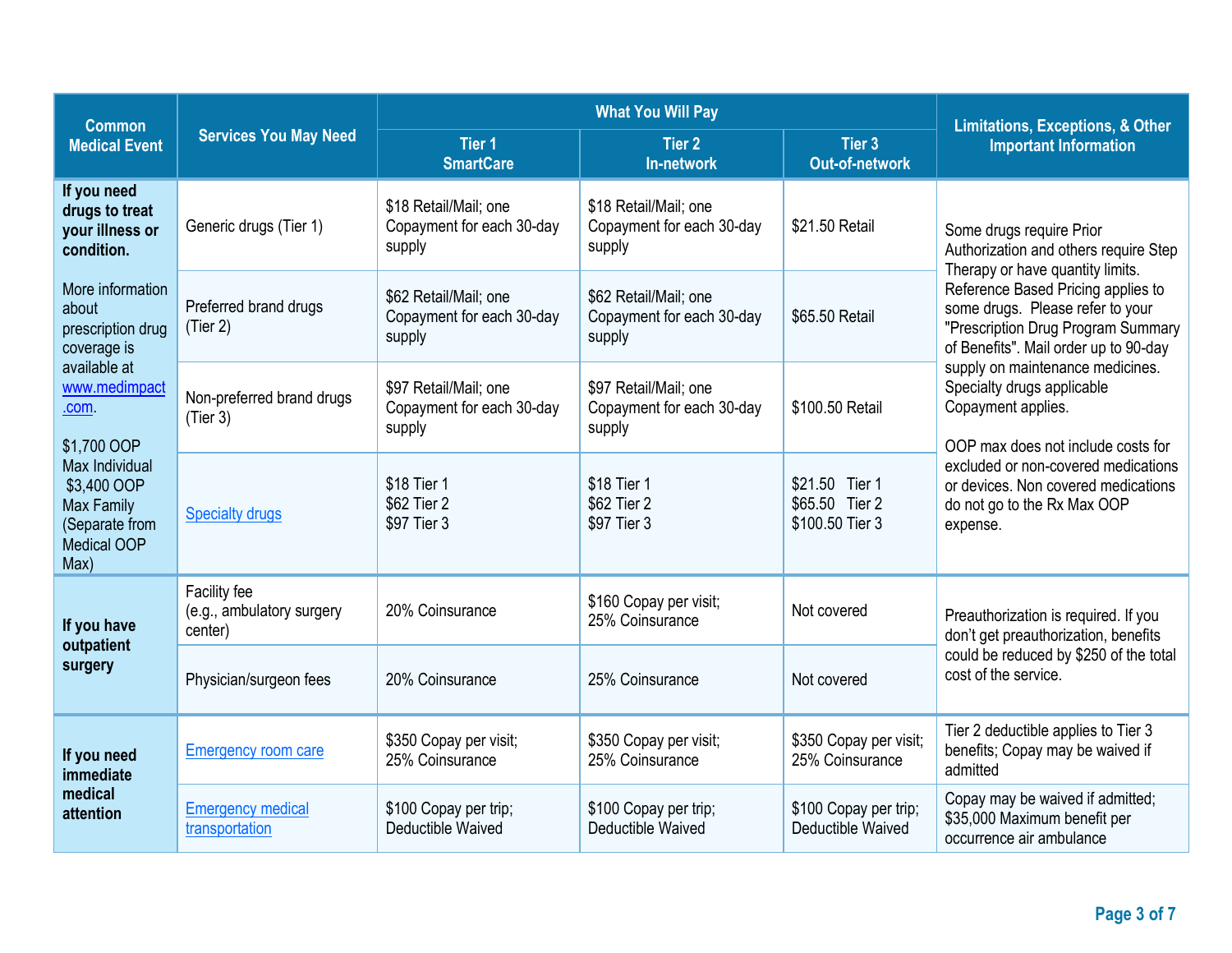| <b>Common</b>                                                                            |                                              |                                                                                                                                                              | <b>Limitations, Exceptions, &amp; Other</b>                                                                                                                                            |                                 |                                                                                                                                                                                                                                                                                   |  |
|------------------------------------------------------------------------------------------|----------------------------------------------|--------------------------------------------------------------------------------------------------------------------------------------------------------------|----------------------------------------------------------------------------------------------------------------------------------------------------------------------------------------|---------------------------------|-----------------------------------------------------------------------------------------------------------------------------------------------------------------------------------------------------------------------------------------------------------------------------------|--|
| <b>Medical Event</b>                                                                     | <b>Services You May Need</b>                 | Tier <sub>1</sub><br><b>SmartCare</b>                                                                                                                        | Tier 2<br>In-network                                                                                                                                                                   | Tier 3<br><b>Out-of-network</b> | <b>Important Information</b>                                                                                                                                                                                                                                                      |  |
|                                                                                          | <b>Urgent care</b>                           | \$55 Copay per visit;<br>Deductible Waived                                                                                                                   | \$55 Copay per visit;<br>Deductible Waived                                                                                                                                             | Not covered                     | None                                                                                                                                                                                                                                                                              |  |
| If you have a                                                                            | Facility fee<br>(e.g., hospital room)        | \$150 Copay per admission;<br>20% Coinsurance                                                                                                                | \$300 Copay per admission;<br>25% Coinsurance                                                                                                                                          | Not covered                     | Maximum combined Inpatient Copay<br>per calendar year is \$1,200 per<br>person, no more than one Copay per<br>30 calendar days; Preauthorization is                                                                                                                               |  |
| hospital stay                                                                            | Physician/surgeon fee                        | 20% Coinsurance                                                                                                                                              | 25% Coinsurance                                                                                                                                                                        | Not covered                     | required. If you don't get<br>preauthorization, benefits could be<br>reduced by \$250 of the total cost of<br>the service.                                                                                                                                                        |  |
| If you have<br>mental health,<br>behavioral<br>health, or<br>substance<br>abuse services | Outpatient services                          | Office: \$20 Copay per visit.<br>Day Treatment: \$150 Copay<br>for first day only; 20%<br>Coinsurance.<br>All other Outpatient Services:<br>20% Coinsurance. | Office: \$35 Copay per visit.<br>Day Treatment: \$150 Copay<br>for first day only; 25%<br>Coinsurance.<br>All other Outpatient Services:<br>\$160 Copay per visit; 25%<br>Coinsurance. | Not covered                     | Preauthorization is required for<br>Partial hospitalization. If you don't get<br>preauthorization, benefits could be<br>reduced by \$250 of the total cost of<br>the service.                                                                                                     |  |
|                                                                                          | Inpatient services                           | \$150 Copay per admission;<br>20% Coinsurance                                                                                                                | \$300 Copay per admission;<br>25% Coinsurance                                                                                                                                          | Not covered                     | Maximum combined Inpatient Copay<br>per calendar year is \$1,200 per<br>person, no more than one Copay per<br>30 calendar days; Preauthorization is<br>required. If you don't get<br>preauthorization, benefits could be<br>reduced by \$250 of the total cost of<br>the service. |  |
| If you are<br>pregnant                                                                   | Office visits                                | 20% Coinsurance                                                                                                                                              | 25% Coinsurance                                                                                                                                                                        | Not covered                     | Maximum combined Inpatient Copay<br>per calendar year is \$1,200 per<br>person, no more than one Copay per<br>30 calendar days;                                                                                                                                                   |  |
|                                                                                          | Childbirth/delivery<br>professional services | 20% Coinsurance                                                                                                                                              | 25% Coinsurance                                                                                                                                                                        | Not covered                     | Cost sharing does not apply to<br>certain preventive services.<br>Depending on the type of services,<br>deductible, copayment or<br>coinsurance may apply. Maternity                                                                                                              |  |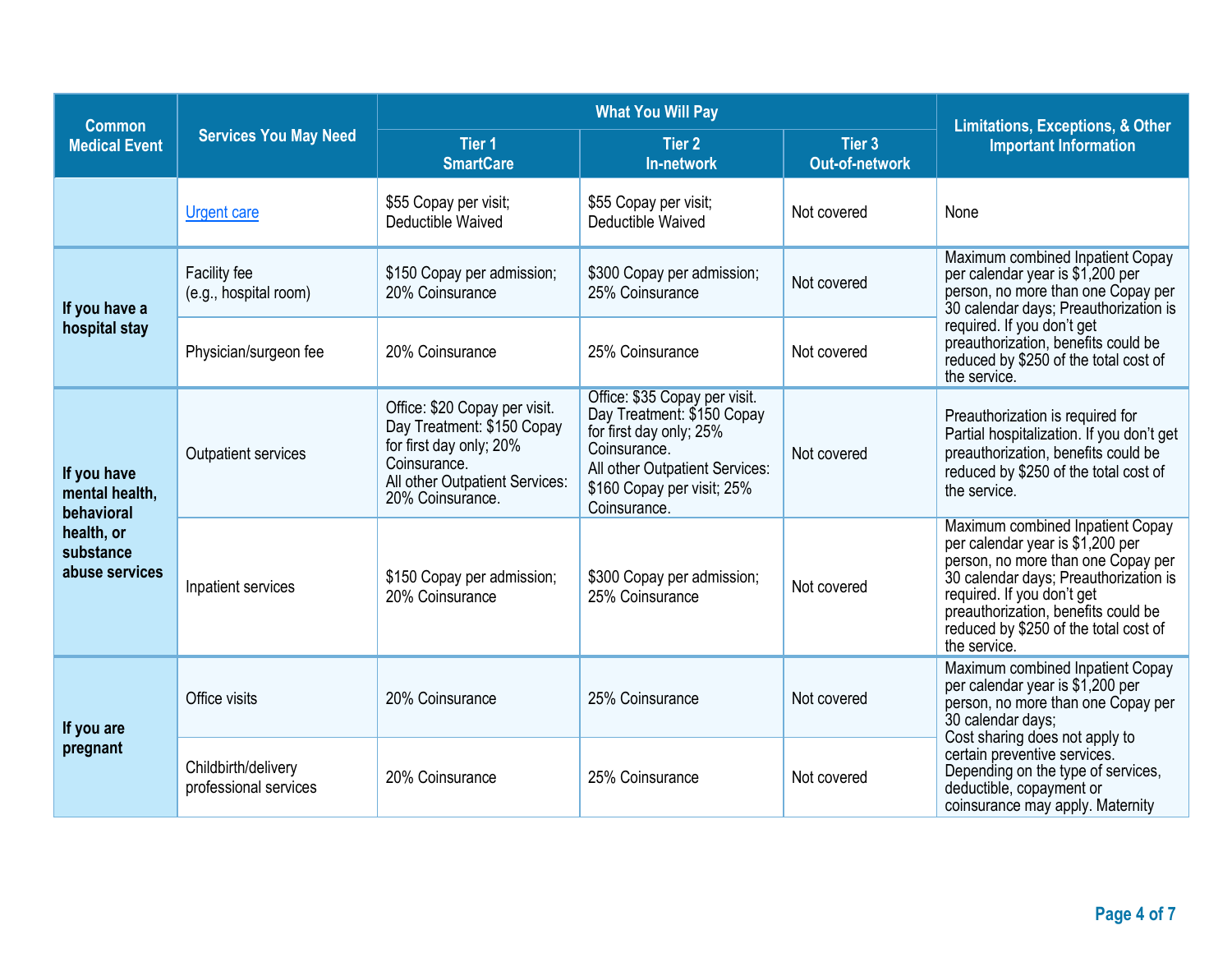| <b>Common</b>                                                              |                                          |                                               | <b>Limitations, Exceptions, &amp; Other</b>   |                                 |                                                                                                                                                                                                                                                                                                                                               |  |
|----------------------------------------------------------------------------|------------------------------------------|-----------------------------------------------|-----------------------------------------------|---------------------------------|-----------------------------------------------------------------------------------------------------------------------------------------------------------------------------------------------------------------------------------------------------------------------------------------------------------------------------------------------|--|
| <b>Medical Event</b>                                                       | <b>Services You May Need</b>             | Tier <sub>1</sub><br><b>SmartCare</b>         | Tier 2<br>In-network                          | Tier 3<br><b>Out-of-network</b> | <b>Important Information</b>                                                                                                                                                                                                                                                                                                                  |  |
|                                                                            | Childbirth/delivery facility<br>services | \$150 Copay per admission;<br>20% Coinsurance | \$300 Copay per admission;<br>25% Coinsurance | Not covered                     | care may include tests and services<br>described elsewhere in the SBC (i.e.<br>ultrasound).                                                                                                                                                                                                                                                   |  |
| If you need<br>help recovering<br>or have other<br>special health<br>needs | Home health care                         | 20% Coinsurance                               | 25% Coinsurance                               | Not covered                     | 40 Maximum visits per calendar year;<br>Preauthorization is required. If you<br>don't get preauthorization, benefits<br>could be reduced by \$250 of the total<br>cost of the service.                                                                                                                                                        |  |
|                                                                            | <b>Rehabilitation services</b>           | \$40 Copay for evaluation;<br>20% Coinsurance | \$55 Copay for evaluation:<br>25% Coinsurance | Not covered                     | Limited to 30 visits per calendar year,<br>combined with Physical Therapy,<br>Occupational Therapy, Speech<br>Therapy and Chiropractic care;                                                                                                                                                                                                  |  |
|                                                                            | <b>Habilitation services</b>             | 20% Coinsurance                               | 25% Coinsurance                               | Not covered                     | If your plan excludes Learning<br>Disabilities, habilitation services for<br>learning disabilities are not covered,<br>please refer to your plan document.                                                                                                                                                                                    |  |
|                                                                            | Skilled nursing care                     | \$150 Copay per admission;<br>20% Coinsurance | \$300 Copay per admission;<br>25% Coinsurance | Not covered                     | Maximum combined Inpatient Copay<br>per calendar year is \$1,200 per<br>person, no more than one Copay per<br>30 calendar days; Copay waived if<br>transferred from an Acute Care<br>Facility; Preauthorization is required.<br>If you don't get preauthorization,<br>benefits could be reduced by \$250 of<br>the total cost of the service. |  |
|                                                                            | Durable medical equipment                | 20% Coinsurance                               | 25% Coinsurance                               | Not covered                     | Preauthorization is required for DME<br>in excess of \$500 for rentals or<br>\$1,500 for purchases. If you don't get<br>preauthorization, benefits could be<br>reduced by \$250 per occurrence.                                                                                                                                               |  |
|                                                                            | Hospice service                          | 20% Coinsurance                               | 25% Coinsurance                               | Not covered                     | None                                                                                                                                                                                                                                                                                                                                          |  |
| If your child<br>needs dental or<br>eye care                               | Children's eye exam                      | \$10 Copay per visit;<br>Deductible Waived    | \$35 Copay per visit;<br>Deductible Waived    | Not covered                     | None                                                                                                                                                                                                                                                                                                                                          |  |
|                                                                            | Children's glasses                       | Not covered                                   | Not covered                                   | Not covered                     | None                                                                                                                                                                                                                                                                                                                                          |  |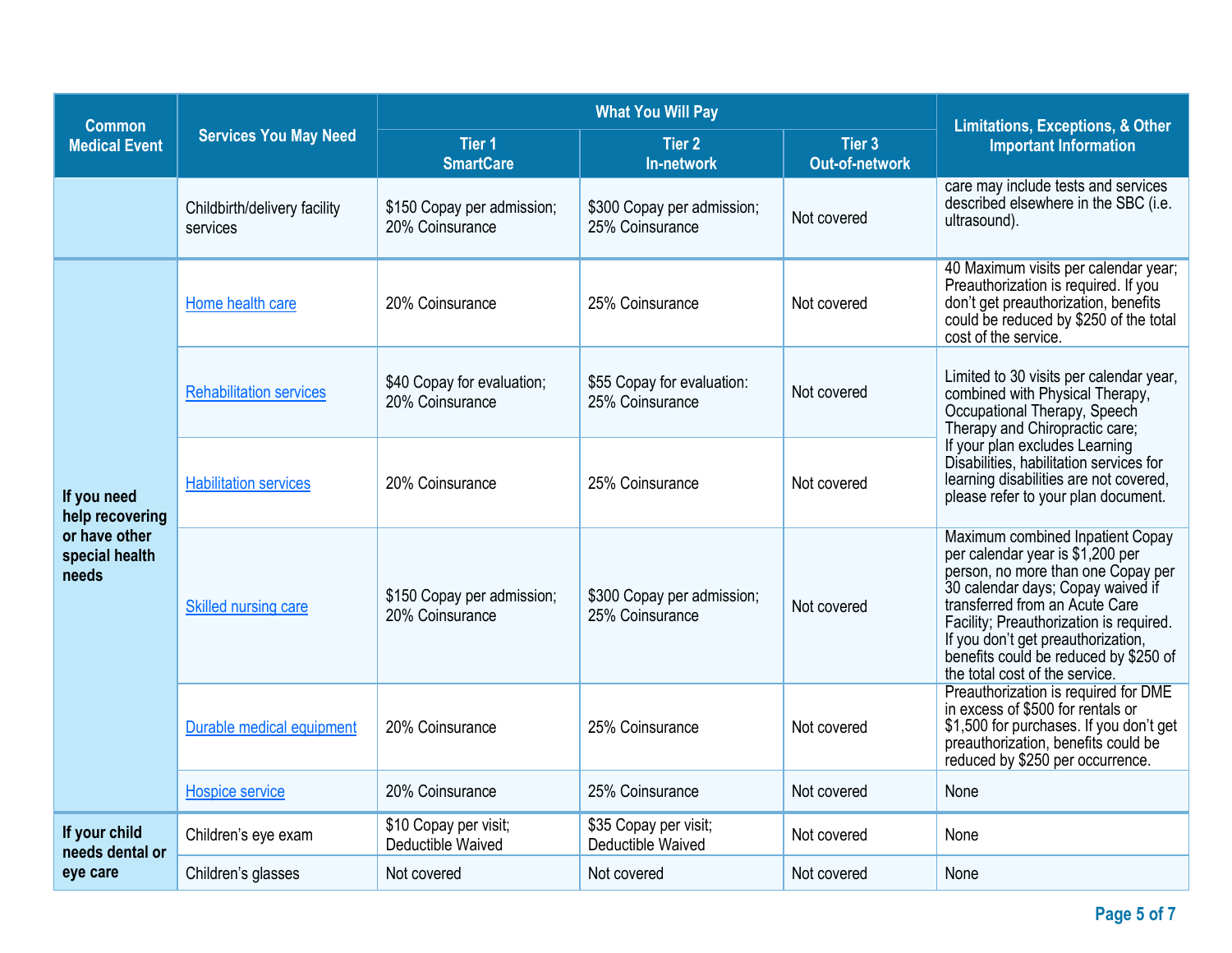| <b>Common</b><br><b>Medical Event</b>                                                                                                  | <b>Services You May Need</b>                           |                                        | <b>Limitations, Exceptions, &amp; Other</b> |                                           |                                                                                                   |  |  |
|----------------------------------------------------------------------------------------------------------------------------------------|--------------------------------------------------------|----------------------------------------|---------------------------------------------|-------------------------------------------|---------------------------------------------------------------------------------------------------|--|--|
|                                                                                                                                        |                                                        | Tier 1<br><b>SmartCare</b>             | Tier 2<br>In-network                        | Tier 3<br><b>Out-of-network</b>           | <b>Important Information</b>                                                                      |  |  |
|                                                                                                                                        | Children's dental check-up                             | Not covered                            | Not covered                                 | Not covered                               | None                                                                                              |  |  |
|                                                                                                                                        | <b>Excluded Services &amp; Other Covered Services:</b> |                                        |                                             |                                           |                                                                                                   |  |  |
| Services Your Plan Does NOT Cover (Check your policy or plan document for more information and a list of any other excluded services.) |                                                        |                                        |                                             |                                           |                                                                                                   |  |  |
| Acupuncture<br>Cosmetic surgery<br>Dental care (Adult)                                                                                 |                                                        | Long-term care<br>Private-duty nursing |                                             | Routine foot care<br>Weight loss programs |                                                                                                   |  |  |
| Other Covered Services (Limitations may apply to these services. This isn't a complete list. Please see your plan document.)           |                                                        |                                        |                                             |                                           |                                                                                                   |  |  |
| Bariatric surgery (Tiers 1 & 2 only)<br>Chiropractic care (Tiers 1 & 2 only)                                                           |                                                        | Hearing aids (Tiers 1 & 2 only)        | Infertility treatment (Tiers 1 & 2 only)    |                                           | Non-emergency care when traveling outside the U.S.<br>Routine eye care (Adult) (Tiers 1 & 2 only) |  |  |

Your Rights to Continue Coverage: There are agencies that can help if you want to continue your coverage after it ends. The contact information for those agencies is U.S. Department of Health and Human Services, Center for Consumer Information and Insurance Oversight, at 1-877-267-2323 x61565 or [www.cciio.cms.gov.](http://www.cciio.cms.gov/) Other coverage options may be available to you too, including buying individual insurance coverage through the Health Insurance Marketplace. For more information about the Marketplace, visit [www.HealthCare.gov](http://www.healthcare.gov/) or call 1-800-318-2596.

**Your Grievance and Appeals Rights:** There are agencies that can help if you have a complaint against your <u>plan</u> for a denial of a claim. This complaint is called a grievance or appeal. For more information about your rights, look at the explanation of benefits you will receive for that medical claim. Your plan documents also provide complete information on how to submit a claim, appeal, or a grievance for any reason to your plan. Additionally, a consumer assistance program may help you file your appeal. A list of states with Consumer Assistance Programs is available at [www.HealthCare.gov](http://www.healthcare.gov/) an[d http://cciio.cms.gov/programs/consumer/capgrants/index.html.](http://cciio.cms.gov/programs/consumer/capgrants/index.html)

## **Does this plan Provide Minimum Essential Coverage? Yes**

Minimum Essential Coverage generally includes plans, health insurance available through the Marketplace or other individual market policies, Medicare, Medicaid, CHIP, TRICARE, and certain other coverage. If you are eligible for certain types of Minimum Essential Coverage, you may not be eligible for the premium tax credit.

## **Does this plan Meet the Minimum Value Standard? Yes**

If your plan doesn't meet the Minimum Value Standards, you may be eligible for a premium tax credit to help you pay for a plan through the Marketplace.

*To see examples of how this plan might cover costs for a sample medical situation, see the next section.*